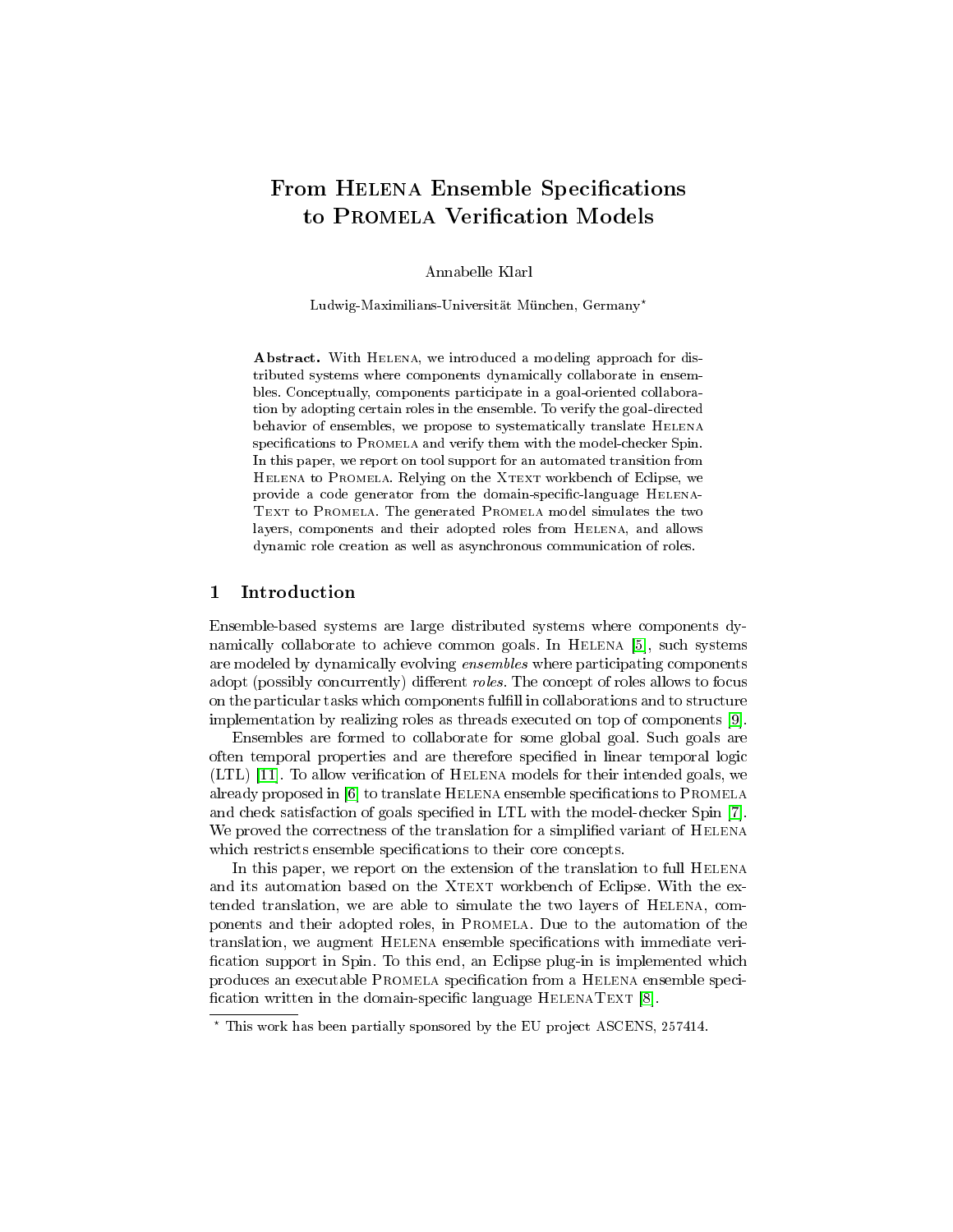# 2 Helena in a Nutshell

**Ensemble Structures:** The foundation of HELENA ensembles [\[5\]](#page-5-0) are *compo*nents characterized by their type. They manage associations to other components and store basic information, that is useful in all roles the components can adopt, in attributes. They also provide operations which can be invoked by their roles. Roles are classified by role types. Given a set  $CT$  of component types, a role type rt is a tuple (rtnm, rtcomptypes, rtattrs, rtmsgs): rtnm is the name of the role type; the set rtcomptypes  $\subseteq$  CT determines the component types which can adopt the role; the set rtattrs allows to store data that is only relevant for performing the role; the set *rtmsgs* determines the incoming and outgoing messages supported by the role. To define the structural characteristics of a collaboration, an *ensemble structure* specifies the role types whose instances form the ensemble, determines how many instances of each role type may contribute by a multiplicity (like 0..1, 1,  $\ast$ , 1.. $\ast$  etc.), and defines the capacity of the input queue of each role type. We assume that between two role types the messages which are output on one side and input on the other side can be exchanged.

Example: The use of Helena is illustrated at a peer-2-peer network supporting the distributed storage of files which can be retrieved upon request. Fig. [1](#page-1-0) shows a graphical representation of the corresponding ensemble structure. It consists of three role types (Router, Requester, Provider) with associated multiplicities and input queue capacities. All role types can be adopted by components of the type Peer. The peer adopting the role Requester wants to download the file from the network, peers adopting the role Router forward the request through the network, and the peer adopting the role Provider finally provides the file. Messages are annotated at the arrows connecting two roles. Attributes are only shown for Peer and Requester. The full specification can be found in [\[10\]](#page-5-6).

<span id="page-1-0"></span>

Fig. 1: Ensemble structure for the p2p example in graphical notation

**Ensemble Specifications:** The *behavior* of a role is specified by a process expression built from the null process nil, action prefix  $a.P$ , guarded choice  $\textbf{if}(\textit{guard}_1) \left\{P_1\right\} \ \textbf{or}(\textit{guard}_2) \left\{P_2\right\}$  (branch is nondeterministically selected if several branches are executable), and process invocation [\[6\]](#page-5-3). Guards are predicates over component or role attributes. There are actions for creating (create) and retrieving (get) role instances, sending (!) or receiving (?) messages, and invok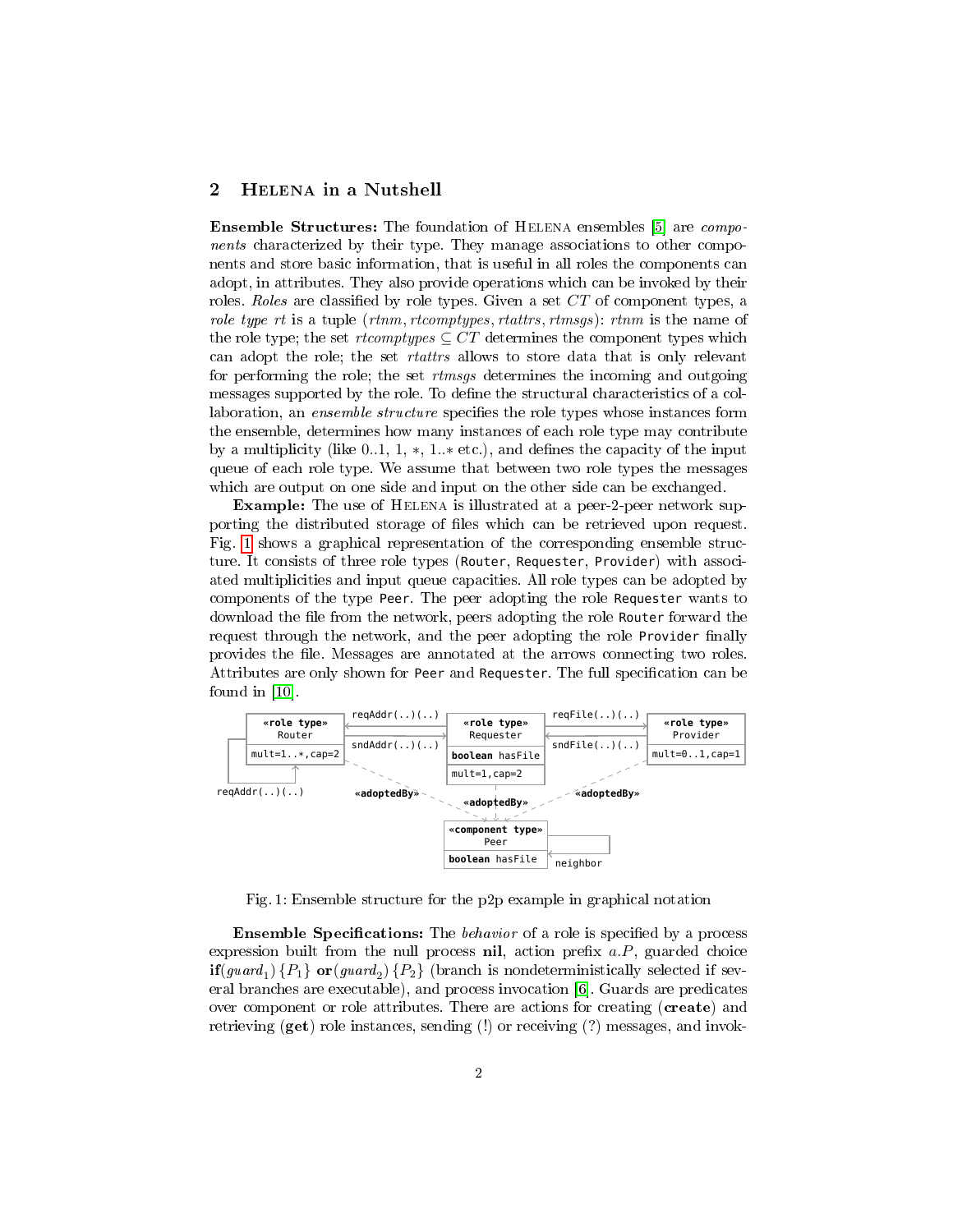ing operations of the owning component. These actions must fit to the declared ensemble structure, e.g., messages can be only sent by roles which declare them. Additionally, state labels are used to mark a certain progress of execution in the role behavior. Fig. [2](#page-2-0) shows the behavior specification of a Router. Initially, a router can receive a request for an address. Depending on whether its owner has the file, it either creates a provider role instance and sends it back to the requester in  $P_{provide}$  or forwards the request to another router in  $P_{fwd}$  if possible.

<span id="page-2-0"></span>

| roleBehavior $Router = ?reqAddr(Requester rq)()$ .                                                    |
|-------------------------------------------------------------------------------------------------------|
| if (owner.hasFile) then $\{P_{provide}\}$                                                             |
| or (!owner.hasFile) then $\{P_{\text{fund}}\}$                                                        |
| $P_{provide} = p \leftarrow \text{create}(Provider, \text{owner})$ . $rq!sndAddr(p)()$ . nil          |
| $P_{\text{fw}} = \text{if}(\text{plays}(Router, \text{owner}.neighbor))$ then $\{\text{nil}\}\$       |
| or (!plays( $Router$ , owner. neighbor)) then $\{P_{create}\}$                                        |
| $P_{create} = r \leftarrow \text{create}(Router, \text{owner}.neighbor)$ . $r!reqAddr(rq)()$ . Router |

Fig. 2: Role behavior of a Router for the p2p example

A complete collaboration is given by an ensemble specification consisting of an ensemble structure  $\Sigma$  and a set of role behaviors, one for each role type in  $\Sigma$ .

**Semantics:** Ensemble specifications are semantically interpreted by labeled transition systems, i.e., ensemble automata [\[5,](#page-5-0)[6\]](#page-5-3). Ensemble states capture the currently existing role instances with their data and control states. Transitions between ensemble states are triggered by role instance creation or retrieval, communication actions, and operation calls. The communication style (synchronous or asynchronous) is determined by the size of the input queues of the role types.

Goal Specifications: Goals are expressed by LTL formulae over particular HELENA propositions: A *state label proposition* is of the form  $rt|n|@label$ . It is satisfied if there exists a role instance  $n$  of type  $rt$  whose next performed action is the state label label. An attribute proposition must be boolean and is built from arithmetic and relational operators, data constants, and propositions of the form  $rt[n].attr$  (or  $ct[n].attr$ ). An attribute proposition  $rt[n].attr$  is satisfied if there exists a role instance n of type  $rt$  such that the value of its attribute attr evaluates to true (and analogously for component attributes). LTL formulae and their satisfaction are inductively defined from HELENA propositions, propositional operators  $\neg$  and  $\wedge$  and LTL operators  $X, \Box, \Diamond, U$  and W as usual.

For the p2p example, we want to express that the requester will always receive the requested file if the file is available in the network. We assume a network of three peers and formulate the following achieve goal in LTL which refers to the values of the attribute hasFile of component type Peer and role type Requester:

 $(Peer[1]: hasFile \vee Peer[2]: hasFile \vee Peer[3]: hasFile) \Rightarrow \Diamond Reguester[1]: hasFile)$ 

## 3 Translation from Helena to Promela

To verify HELENA specifications for their intended goals, we rely on the model-checker Spin [\[7\]](#page-5-4). In [\[6\]](#page-5-3), we discussed that the translation of a simplified variant of HELENA to PROMELA preserves satisfaction of  $LTL_{\mathbf{X}}$ , the fragment of LTL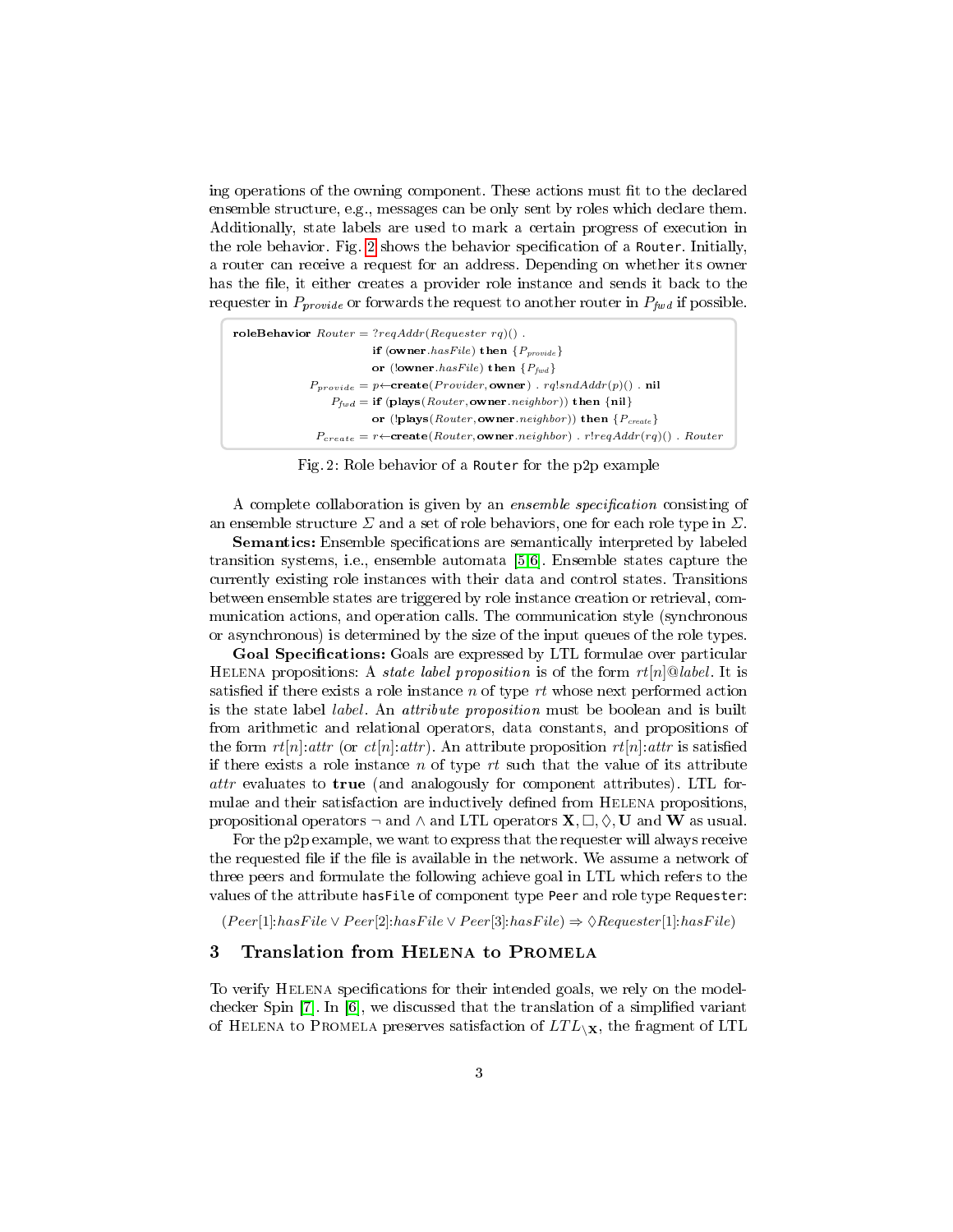that does not contain the *next* operator  $X$ . This translation abstracts from the underlying component-based platform and considers only role types and their interactions. In role behaviors, guarded choice and arbitrary process invocations are not allowed and any notion of data is omitted. To cope with these features, we propose to represent components and roles by two kinds of processes in PROMELA. They differ in communication abilities and behavior since components are only storage and computing resources while roles are active entities.

Communication Abilities: (1) Components only interact with roles, but not with other components. Roles advise components to adopt other roles, request references to already adopted roles from their owning components, or invoke operations on them. Thus, each Promela process for a component relies on a dedicated synchronous channel self, only used for communication between itself and its adopted roles. The roles refer to the channel under the name owner. (2) Roles interact by exchanging directed messages on input queues. Thus, each PROMELA process for a role relies on a dedicated (possibly asynchronous) channel self in addition to the aforementioned channel owner to model its input queue. Since channels are global in Promela, but input queues are local in He-LENA, special care has to be taken that this channel is only available to processes which are allowed to communicate with the corresponding role in HELENA.

Behavior: (1) The PROMELA process for a component implements a do-loop to wait for requests from its roles on the self channel. Depending on the request, it runs some internal computation and sends back a reply. E.g., to adopt a role, it creates a new channel and spawns a new process (representing the role) to which it hands over its own self channel as the role's owner channel and the newly created channel as the role's self channel. Afterwards, it sends the role's self channel to the role requesting the adoption such that the two roles can communicate via this channel.  $(2)$  The role behavior of a HELENA specification must be reflected in the corresponding PROMELA process. In  $[6]$ , we proposed to translate action prefix to sequential composition in PROMELA, nondeterministic choice to the if-construct, and recursive behavior invocation to a goto to the beginning of the role behavior. Sending and receiving messages was mapped to message exchange on the self channel of roles and role creation to process creation with the run-command. To extend this to full Helena, guarded choice is translated to the **if-**construct with the guard as first statement. Arbitrary process invocation is realized by jumping to labels marking the beginning of processes. On the level of actions, we extend message exchange by data relying on user-defined data types in PROMELA. Furthermore, to cope with the component level of Helena, a new role is now created by issuing an appropriate request on the owning component and spawning the new role process from there. The introduction of components also allows us to implement role retrieval and operation calls by corresponding requests from a role to a component.

 $LTL_{\chi}$  Preservation: Similarly to the simplified translation in [\[6\]](#page-5-3), all HElena constructs are directly translated to Promela while introducing some additional silent steps like gotos. These do not hamper stutter trace equivalence and thus satisfaction of  $LTL_{\mathbf{X}}$  is preserved, though not formally shown here.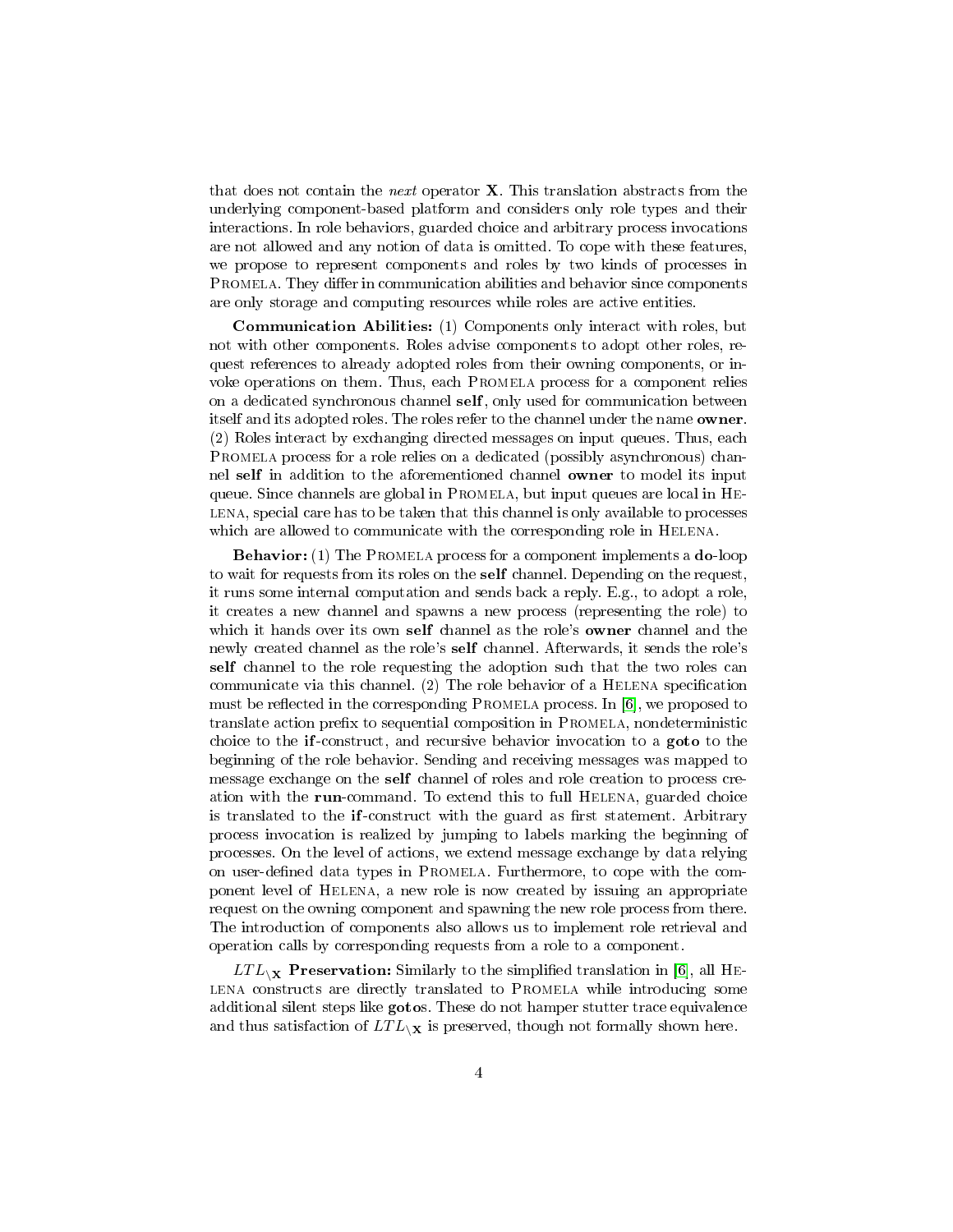# 4 Automation of the Translation

To automate the translation, a code generator, taking a HELENATEXT [\[8\]](#page-5-5) ensemble specification as input, was implemented on top of the XTEXT workbench of Eclipse relying on XTEND as a template language.

Component Types: For each component type, the excerpt of the XTEND template in Fig. [3](#page-4-0) generates a new process type in Promela. Most importantly, this process type implements a do-loop (line 4-10) where it can repeatedly receive requests from its adopted roles via its self channel. Depending on the type of the received request, i.e., req.optype, it either executes an operation (line 7), adopts a new role (line 9), or retrieves an already existing one (line 10).

```
1 def static compileProctype(ComponentType ct, Iterable<RoleType> roleTypes) {
2 ''' proctype «ct.name»(chan self; ...) {
3 «FOR rt:roleTypes» chan «rt.name» = [«rt.capacity»] of { Msg }; ...
      4 do
5 ::self?req ->
6 if
7 «FOR o:ct.ops» ::req.optype==«o.name» -> // execute operation ...
8 «FOR rt:roleTypes»
9 ::req.optype==«rt.create»-> ...run «rt.name»(self,«rt.name»);answer!«rt.name»
10 ::req.optype==«rt.get» -> ...answer!«rt.name» ...
```
Fig. 3: Excerpt of the XTEND template for the translation of component types

Role Types: For each role type, the XTEND template in Fig. [4](#page-5-7) generates a new process type in PROMELA. Two parameters for the **owner** and self channels are declared (line 2) and the role behavior is translated (line 3), e.g., action prefix is represented by sequential composition (line  $4-6$ ) and guarded choice by an if-construct (line 7-14). Furthermore, the generation of the reception of messages and create actions is shown in the right part of Fig. [4](#page-5-7) since they represent two different types of communication: An incoming message is represented by a user-defined data type Msg (line 2), to cope with data parameters, and is received on the self channel (line 3). The role checks whether the received message was actually expected (line 4) and unpacks its parameters (line 5-7). For a create action, the component crt.comp is asked to adopt a role of type crt.roleInst.type (line 12). The component is responsible for creating the role (cf. Fig. [3\)](#page-4-0) and sends back the self channel of the newly created role (line 13). The implementation of the generator and the HELENATEXT specification of the p2p example as well as its generated PROMELA translation can be found in [\[10\]](#page-5-6).

### 5 Conclusion

We presented how to verify HELENA specifications for goals specified by LTL formulae with the model-checker Spin. We defined a translation of HELENA specifications and its two-layered architecture into Promela which was implemented on top of Xtext to generate Promela code from Helena specications.

Our approach of verification is in-line with the goal-oriented requirements approach KAOS [\[11\]](#page-5-2). However, KAOS specifications are translated into the process algebra FSP which cannot represent directed communication and dynamic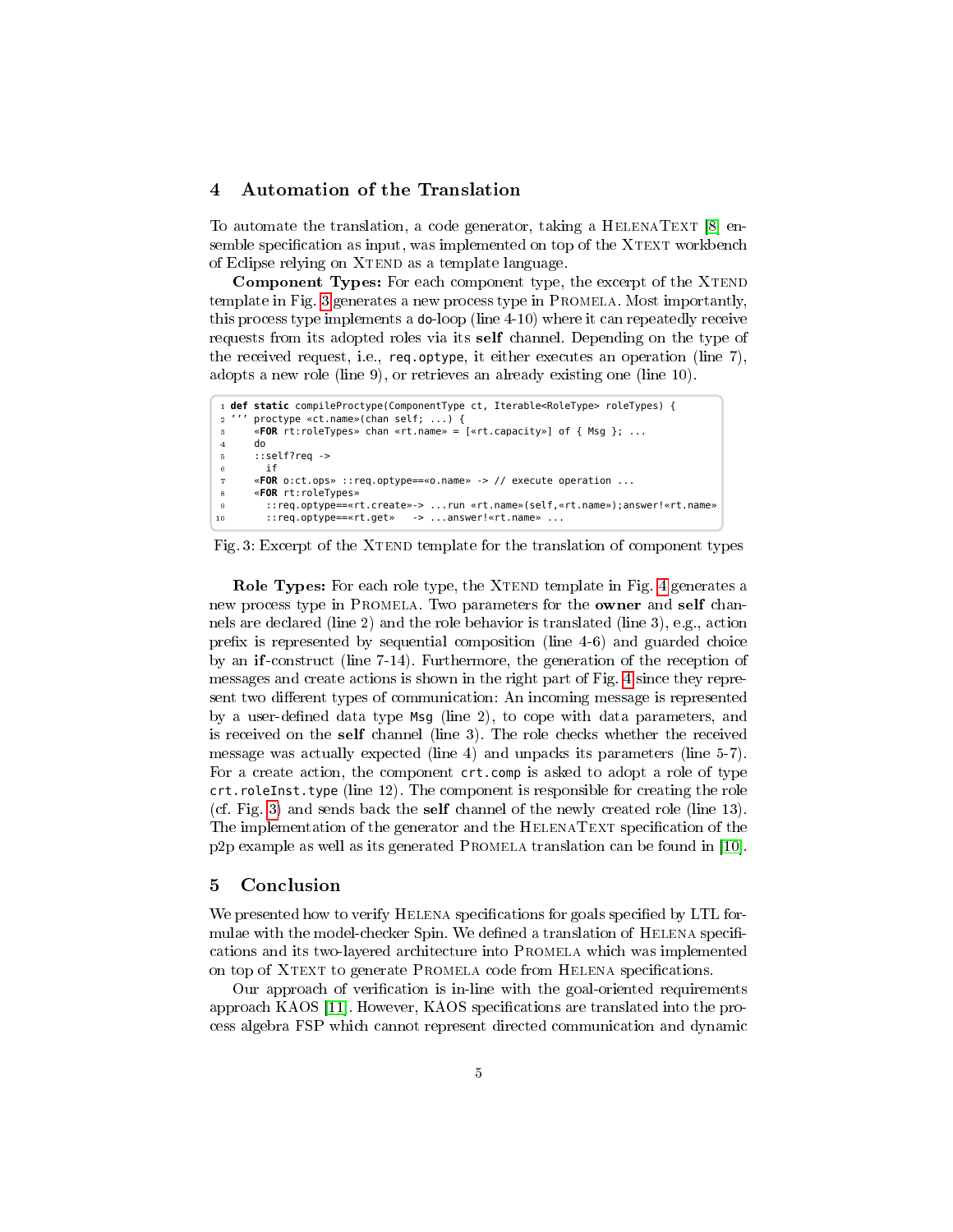```
1 def genRoleBehavior(RoleBehavior rb) {
2 ''' proctype «rb.name»(chan owner,self){
 3 «rb.genProcTerm» ...
4 def genProcTerm(ActionPrefix term) {
5 ''' «term.action.genAction»;
6 «term.procTerm.genProcTerm»
7 def genProcTerm(GuardedChoice term) {
8''' if
9 ::(«term.ifGuard.genGuard) ->
10 «term.ifProcTerm.genProcTerm»
11 «FOR i : 0 ..< term.orGuards.size»
12 ::(«term.orGuards.get(i).genGuard») ->
13 «term.orProcTerms.get(i).genProcTerm»
14
                                                1 def genAction(IncomingMessage m) {
                                                2 ''' Msg «m.name»;
                                                3 self?«m.name»;
                                                4 «m.name».msgtype == «m.type;
                                                5 «FOR p:m.rparams» chan «p.name» = ...;
                                                6 «FOR p:m.dparams»
                                                7 «p.type» «p.name» = ...;
                                                8 ...
9 def genAction(CreateAction crt) {
                                               10 ''' chan «crt.roleInst.name»;
                                               11 chan answer = [0] of \{ chan \}:
                                               12 «crt.comp!«crt.roleInst.type»,answer;
                                               13 answer?«crt.roleInst.name»;
                                               14
```
Fig. 4: Excerpt of the XTEND template for the translation of role types

creation of processes. Furthermore, techniques for the verification of ensemblebased systems  $[3,4,2,1]$  $[3,4,2,1]$  $[3,4,2,1]$  $[3,4,2,1]$  have been proposed. In [\[4\]](#page-5-9), ensemble-based systems are described by simplified SCEL programs and translated to PROMELA. However, the translation is neither proved correct nor automated and cannot cope with dynamic creation of components. DFINDER [\[2\]](#page-5-10) implements efficient strategies exploiting compositional verification of invariants to prove safety properties for BIP ensemble models, but again does not deal with dynamic creation of components. DEECo ensemble models [\[1\]](#page-5-11) are implemented with the Java framework jDEECo and verified with Java Pathfinder [\[2\]](#page-5-10). Thus, opposed to HELENA, they do not need any translation. However, since DEECo relies on knowledge exchange rather than message passing, they do not verify any communication behaviors.

## References

- <span id="page-5-11"></span>1. Bures, T., Gerostathopoulos, I., Hnetynka, P., Keznikl, J., Kit, M.: DEECO: An Ensemble-based Component System. In: CBSE 2013. pp. 81-90. ACM (2013)
- <span id="page-5-10"></span>2. Combaz, J., Bensalem, S., Kofron, J.: Correctness of Service Components and Service Component Ensembles. In: Software Engineering for Collective Autonomic Systems, LNCS, vol. 8998. Springer (2015)
- <span id="page-5-8"></span>3. De Nicola, R., Latella, D., Lafuente, A.L., Loreti, M., Margheri, A., Massink, M.: The SCEL Language: Design, Implementation, Verification. In: Software Engineering for Collective Autonomic Systems. LNCS, vol. 8998. Springer (2015)
- <span id="page-5-9"></span>4. De Nicola, R., Lluch-Lafuente, A., Loreti, M., Morichetta, A., Pugliese, R., Senni, V., Tiezzi, F.: Programming and Verifying Component Ensembles. In: From Programs to Systems. LNCS, vol. 8415, pp. 69-83. Springer  $(2014)$
- <span id="page-5-0"></span>5. Hennicker, R., Klarl, A.: Foundations for Ensemble Modeling - The Helena Approach. In: SAS 2014. LNCS, vol. 8373, pp. 359-381. Springer (2014)
- <span id="page-5-3"></span>6. Hennicker, R., Klarl, A., Wirsing, M.: Model-Checking Helena Specifications with Spin. In: LRC 2015. LNCS, Springer (to appear 2015), <http://goo.gl/a1dya2>
- <span id="page-5-4"></span>7. Holzmann, G.: The Spin Model Checker. Addison-Wesley (2003)
- <span id="page-5-5"></span>8. Klarl, A., Cichella, L., Hennicker, R.: From Helena Ensemble Specifications to Executable Code. In: FACS 2014. LNCS, vol. 8997, pp. 183-190. Springer (2014)
- <span id="page-5-1"></span>9. Klarl, A., Hennicker, R.: Design and Implementation of Dynamically Evolving Ensembles with the Helena Framework. In: ASWEC 2014. pp. 1524. IEEE (2014)
- <span id="page-5-6"></span>10. Klarl, A., Hennicker, R.: The Helena Framework (2015), <http://goo.gl/a1dya2>
- <span id="page-5-2"></span>11. van Lamsweerde, A.: Requirements Engineering: From System Goals to UML Models to Software Specifications. Wiley (2009)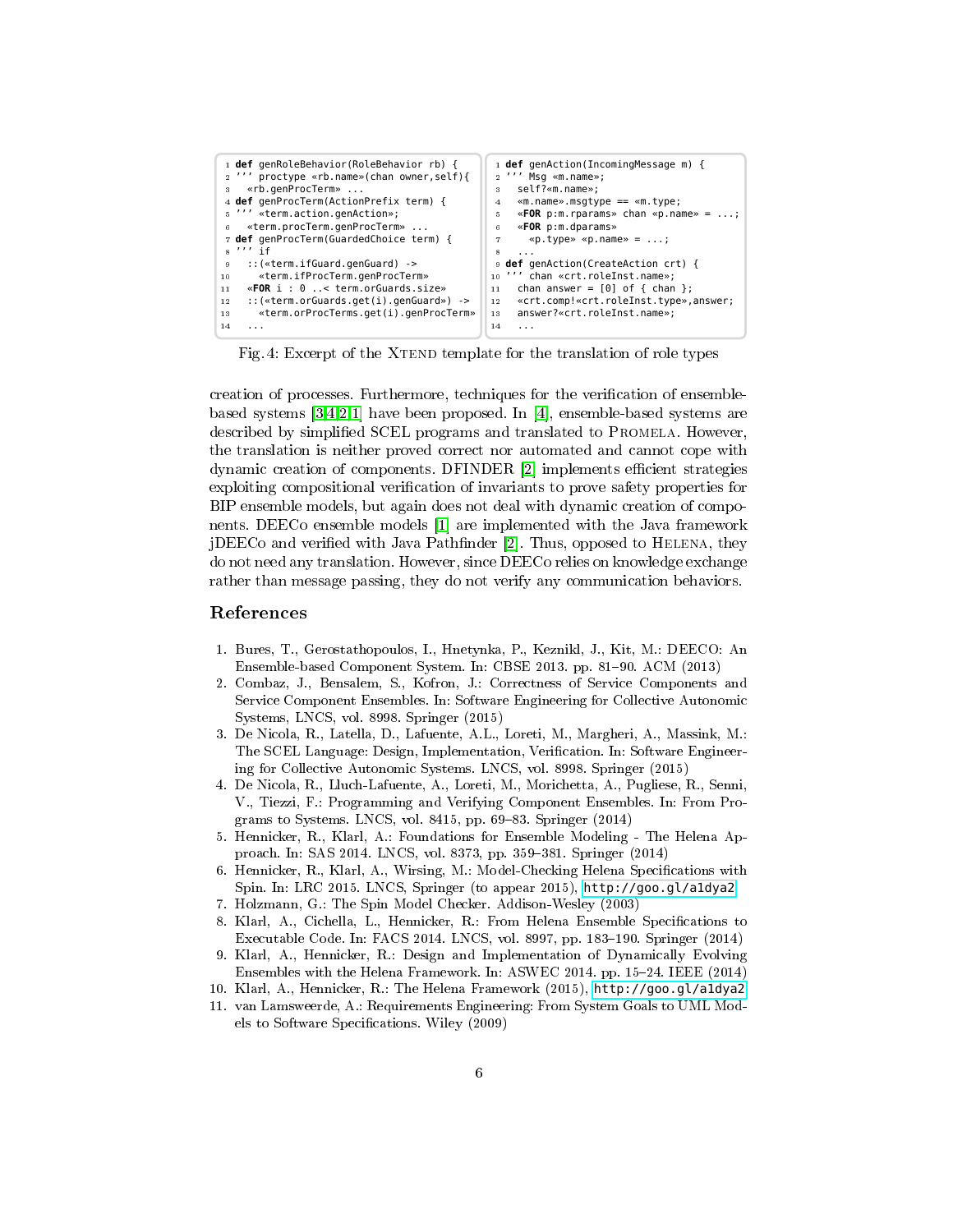# A Oral Tool Presentation

This section outlines the planned oral presentation of the HELENA-to-PROMELA code generator.

#### A.1 Motivation

Our presentation is motivated by the p2p example discussed in the paper. We start from an informal goal specification that peers in a p2p network have to collaborate to transfer a file from the peer which stores the file to the requesting peer. Special emphasis is put on how components have to collaborate in this example and that the encapsulation of different responsibilities of the overall task in roles helps to structure the specification of the example. We argue that verification of goal satisfaction of those models is needed to guarantee goaldirected behavior of collaborating roles.

### A.2 Helena

In the second part, we introduce HELENA and its core concepts to model collaborations as ensembles. We focus on the two layered-architecture where components are pure data containers and computing resources while roles are adopted by these components and are the active entities in ensembles (cf. Fig. [5\)](#page-6-0). Lastly, we summarize how LTL is used to define goals for ensemble specifications. The overview of Helena is illustrated by the p2p example.

<span id="page-6-0"></span>

Fig. 5: A state of an ensemble in the p2p example with four role instances and four component instances where the peer p4 does not adopt any role, but the peer p3 adopts two roles in parallel.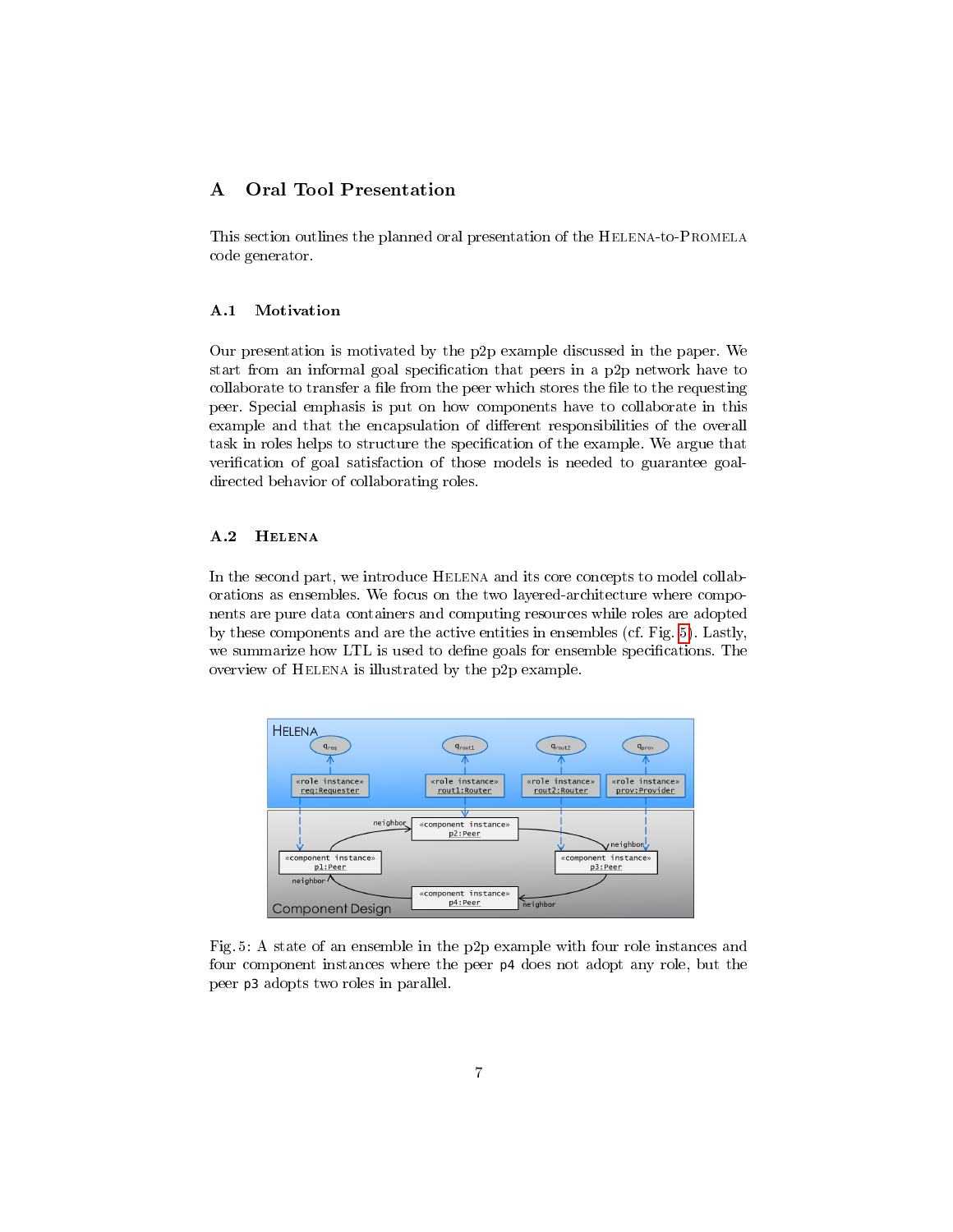#### A.3 Translation to Promela

The main part of the presentation focuses on the concept how to express the two-layered architecture of Helena in Promela. We introduce the two kinds of processes representing components and roles in Promela and outline the realization of component-to-role and role-to-role communication in Promela. We furthermore explain that the concepts of message passing and dynamic role creation are naturally expressed in Promela. The presentation of the translation is illustrated with XTEND templates of the automated translation (cf. Fig. [3](#page-4-0) and Fig. [4\)](#page-5-7).

### A.4 Live Demonstration

In a live demo, we demonstrate model-checking of HELENA ensemble specifications with Spin at our p2p example. We use our Eclipse plug-in to write a HELENA ensemble specification for the p2p example (cf. Fig. [6\)](#page-8-0) and to gener-ate the corresponding PROMELA verification model (cf. Fig. [7\)](#page-9-0). Afterwards, we demonstrate model-checking with the previously informally specified goal (cf. Fig. [8\)](#page-10-0), now formally expressed in PROMELA's LTL language. We will discuss how negative model-checking results can be used to improve the original HELENA ensemble specification and that positive model-checking results guarantee goaldirected behavior of the verified ensembles. In our discussion, we will point out that ensembles may dynamically grow by creation of roles, but the state space is limited by the fixed set of components forming the foundation of ensemble-based systems.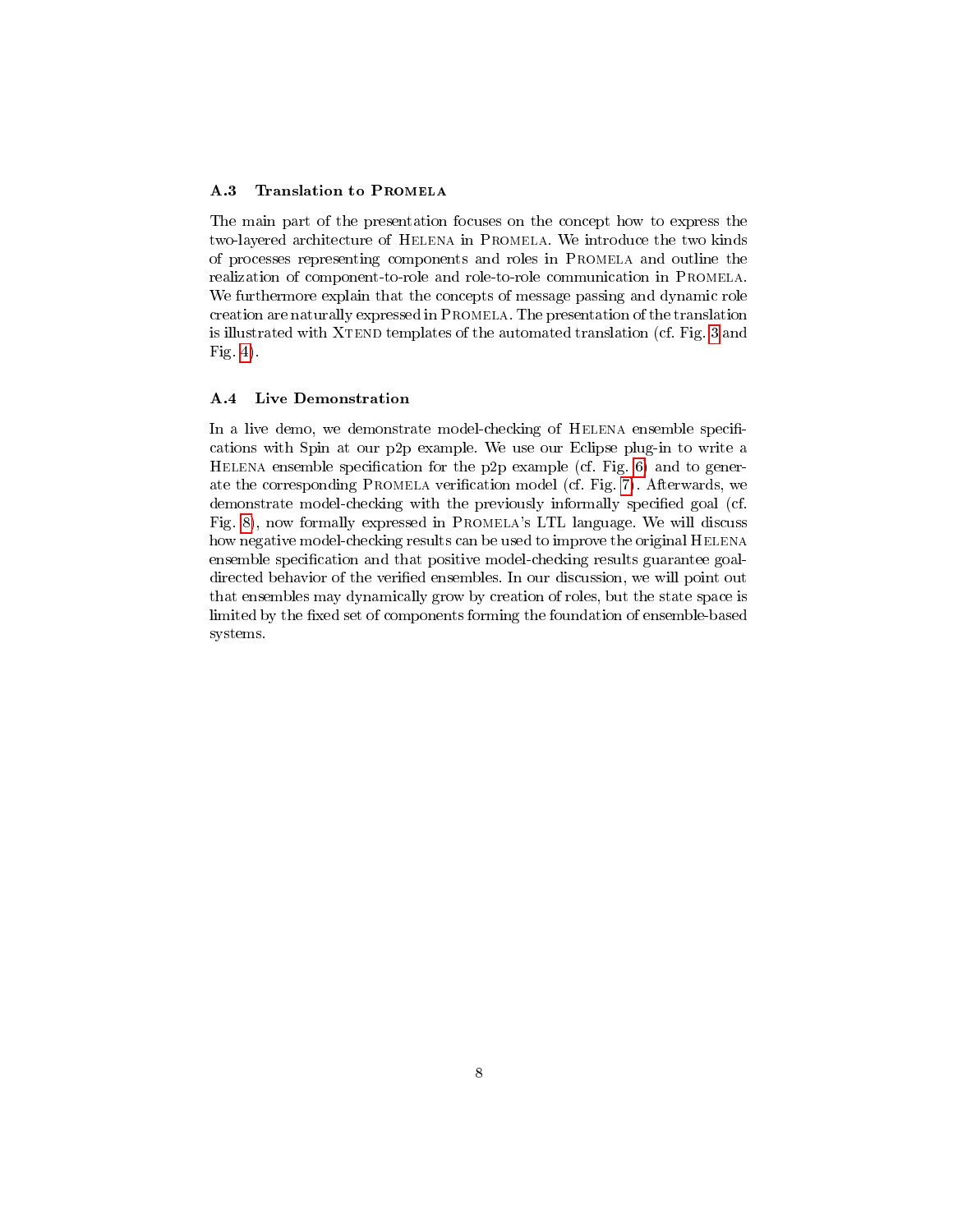<span id="page-8-0"></span>

Fig. 6: Specification of the p2p example in the Eclipse plug-in.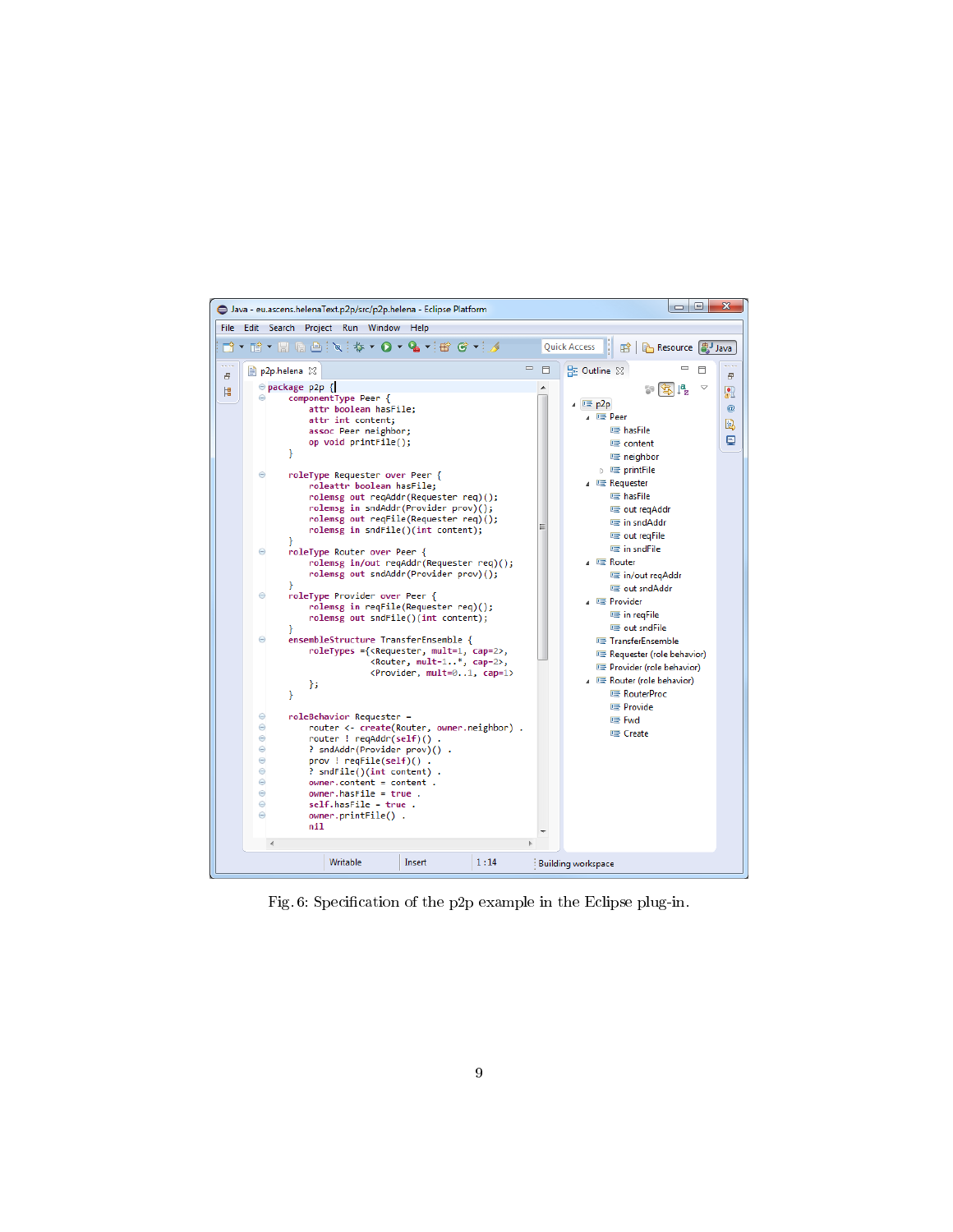<span id="page-9-0"></span>

| p2p.pml    |                                                                         |   |
|------------|-------------------------------------------------------------------------|---|
| 95         | ////////////// process definition of component type Peer ////////////// |   |
| 96         | proctype Peer (                                                         |   |
| 97         | bool hasFile;                                                           |   |
| 98         | chan neighbor;                                                          |   |
| 99         | chan $self)$ {                                                          |   |
| 100        |                                                                         |   |
| 101        | bool playsRequester = false;                                            |   |
| 102        | chan requester = $[2]$ of { Msg };                                      |   |
| 103        | bool playsRouter = false;                                               |   |
| 104        | chan router = $[2]$ of { Msq };                                         | ≣ |
| 105        | bool playsProvider = false;                                             |   |
| 106        | chan provider = $[1]$ of { Msg };                                       |   |
| 107        |                                                                         |   |
| 108        | startPeer: true:                                                        |   |
| 109        |                                                                         |   |
| 110        | PeerOperation op;                                                       |   |
| 111        | do                                                                      |   |
| 112        | $::self?op \rightarrow$                                                 |   |
| 113        | i f                                                                     |   |
| 114        | ::op.optype == GET HASFILE -> op.answer!hasFile;                        |   |
| 115        | ::op.optype == SET HASFILE -> op.values?hasFile;                        |   |
| 116        |                                                                         |   |
| 117<br>118 | ::op.optype == GET NEIGHBOR -> op.answer!neighbor;                      |   |
| 119        |                                                                         |   |
| 120        | ::op.optype == CREATE REQUESTER -><br>if.                               |   |
| 121        | :: !playsRequester ->                                                   |   |
| 122        | run Requester (self, requester);                                        |   |
| 123        | $plays$ $Requester = true;$                                             |   |
| 124        | op.answer!requester;                                                    |   |
| 125        | fi:                                                                     |   |
| 126        | ::op.optype == GET REQUESTER ->                                         |   |
| 127        | if                                                                      |   |
| 128        | ::playsRequester -> op.answer!requester;                                |   |
| 129        | fi:                                                                     | ٠ |

Fig. 7: The generated PROMELA code for the p2p example.